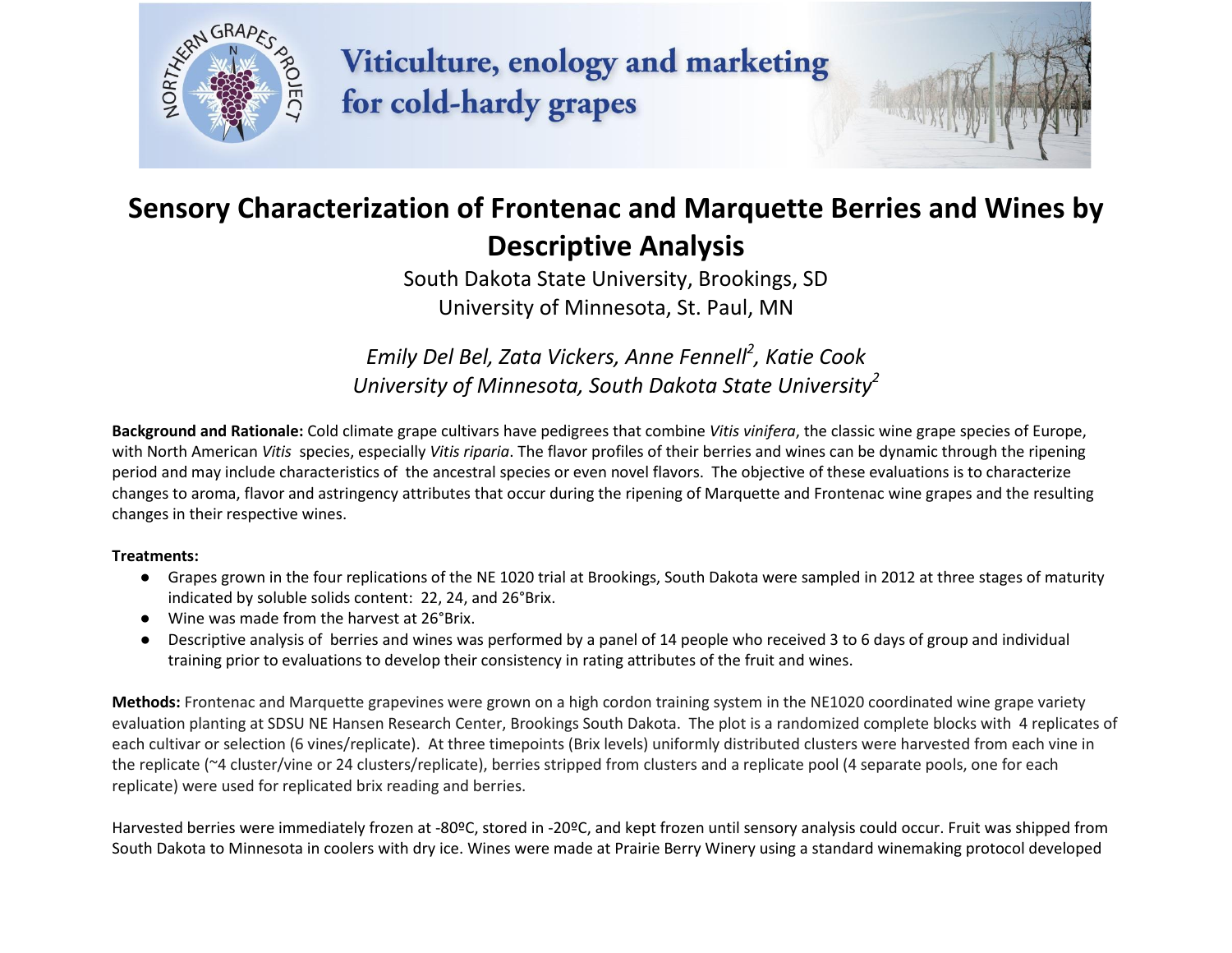by the University of Minnesota. Red grapes were crushed, and inoculated with yeast (Uvaferm VRB) immediately after crush. Two days after inoculation with yeast, red wines were also inoculated with lactic acid bacteria (PN4, *Lallemand*). Wines were fermented to dryness, and malolactic fermentation was complete. Marquette was handled slightly differently. There was a gap between fermentation and inoculation with lactic acid bacteria due to winery schedules. It only went through partial malolactic fermentation and was ameliorated to drop the alcohol content. Descriptive analysis of berries and wines was performed by a panel of 14 people who received 3 to 6 days of group and individual training with reference standards for flavors and aromas to develop their consistency in rating attributes of the fruit and wines.

## **Results:**

### **Descriptors for Berries**

Sixteen sensory descriptors were generated that characterized the berries of both Frontenac and Marquette. As expected, the sweetness increased and the sourness and astringency decreased as the grapes ripened. However, the overall intensity of flavor and citrus flavor decreased on ripening. The fermented fruit flavor of Frontenac grapes decreased, and the jammy flavor increased as the grapes ripened. The fresh fruit aroma of Marquette grapes decreased, and the jammy flavor and earthy aroma increased as those grapes ripened.

### **Descriptors for Wines**

Twenty sensory descriptors were generated that characterized the Frontenac wine. The aromas and flavors evaluated were artificial banana, black currant, cooked berry, dark fruit, cooked vegetable, fresh green, woody, hay, pepper, spice, floral, ethanol, chemical, white mushroom, dried mushroom, and tamari. The basic tastes that were evaluated were sweetness, sourness, and bitterness. Astringency was also evaluated.

Twenty two sensory descriptors were generated for Marquette wine. The aroma and flavors were the same as those for Frontenac but with the addition of grapefruit and caramel. Sweetness, sourness, bitterness and astringency were also evaluated.

Sourness and astringency were greater in Frontenac, as were the cooked berry flavor, fresh green flavor, and floral flavor. Marquette wine was more bitter than Frontenac, had stronger black currant flavors, cooked vegetable flavors, woody flavors, spice flavors, and grapefruit flavors.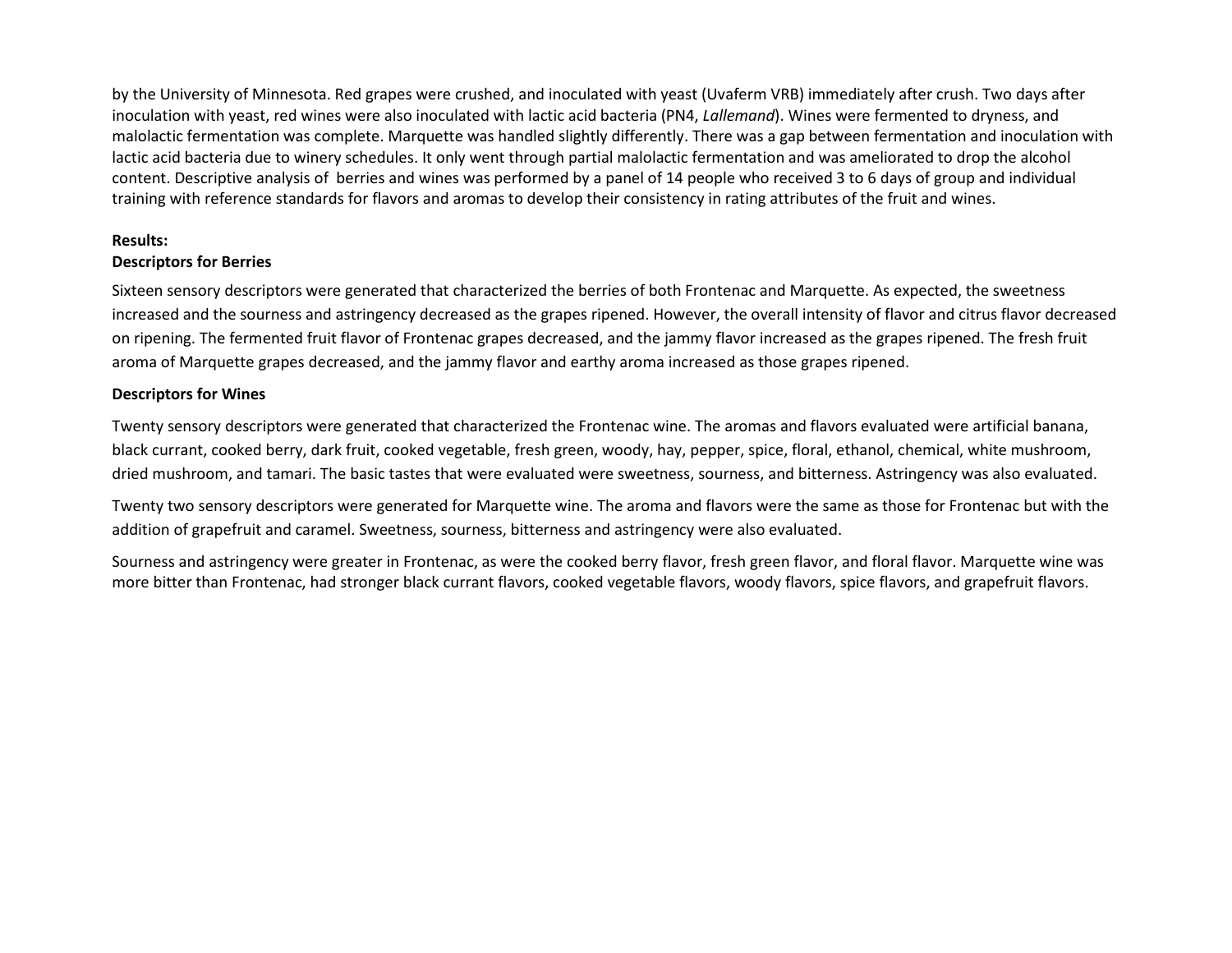

Figure 1. Mean values over all judges (N=14), growing replicates, and sensory replicates for significant sensory attributes in grapes and wine.